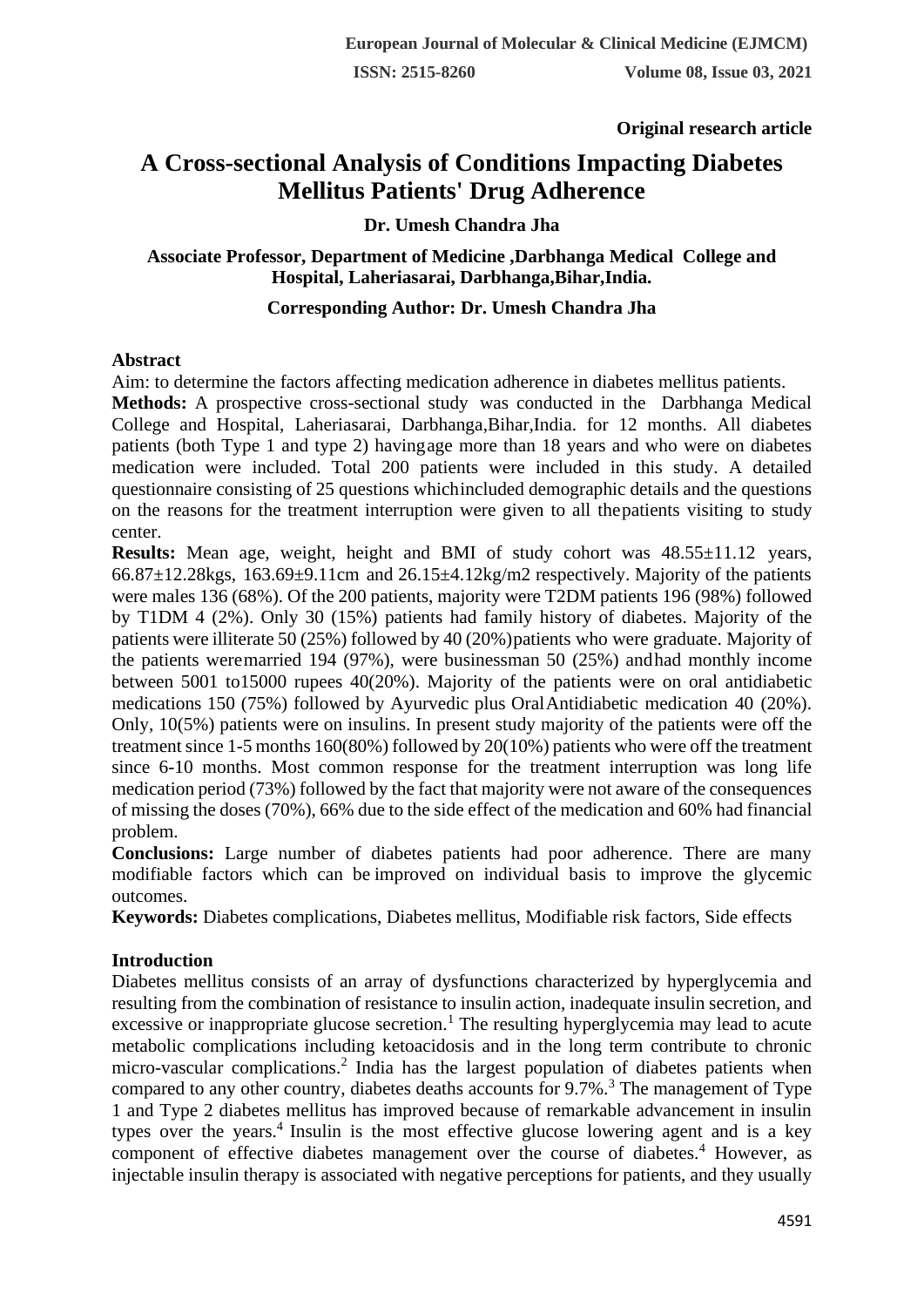**ISSN: 2515-8260 Volume 08, Issue 03, 2021**

cannot feel consequences of skipping doses immediately, adherence/ persistence to insulin therapy among diabetic patients can be a particularly challenging issue.<sup>5</sup> Adherence is defined as the extent to which a person's behavior taking medication, following a diet, and/or executing lifestyle changes, corresponds with agreed recommendations from a health care provider. Adherence to medication treatment is essential in order to obtain the full therapeutic benefit of diabetes management.<sup>6</sup> Diabetes is a chronic condition in which evidence clearly links improved metabolic control via drug therapy to better outcomes. Because of this linkage, one might expect that greater adherence to medical regimens would be associated with better metabolic control, both due to a direct effect and possibly as a marker of adherence to other diabetes self-management behaviors.<sup>7</sup> Adherence to medication is influenced by several factors such as lack of information, complexity of regimen, concomitant disease, perceptions of benefit, side effects, medication cost, and emotional well being.<sup>8</sup>

#### **Materials and methods**

A prospective cross-sectional study was conducted in the Darbhanga Medical College and Hospital, Laheriasarai, Darbhanga,Bihar,India. for 12 months after taking the approval of the protocol review committee and institutional ethics committee.

### **Inclusion criteria**

All diabetes patients (both Type 1 and type 2) havingage more than 18 years and who were on diabetes medication were included.

### **Exclusion criteria**

Diabetes patients having age <18 years and suffering from serious complication and require hospitalizationwere excluded from the present study.

# **Methodology**

Total 200 patients were included in this study. A detailed questionnaire consisting of 25 questions whichincluded demographic details and the questions on the reasonsfor the treatment interruption were given to all thepatients visiting to study center. Patients responded yes or no to each of the following questions: do you have financial problem, do you have noone to accompany you for visit, is diabetes medicine available in your area, do you find sufficient time to comefor visit, are you busy in family obligation, is your medication lead to side effects, are you aware about the consequences of missing the doses, do you find it good totake long life medications.

All the data analysis was performed using IBM SPSS ver.21 software. Frequency distribution was used for preparing tables. Quantitative data was expressed as mean $\pm$ standard deviation whereas categorical data is expressed as percentage.

# **Results**

Mean age, weight, height and BMI of study cohort was  $48.55\pm11.12$  years,  $66.87\pm12.28$ kgs, 163.69±9.11cm and 26.15±4.12kg/m2 respectively. Majority of the patients were males 136 (68%).

| Table 1: Demographic profile of the patients |                         |  |  |
|----------------------------------------------|-------------------------|--|--|
| <b>Parameter</b>                             | Mean                    |  |  |
| Age                                          | $48.55 \pm 11.12$ years |  |  |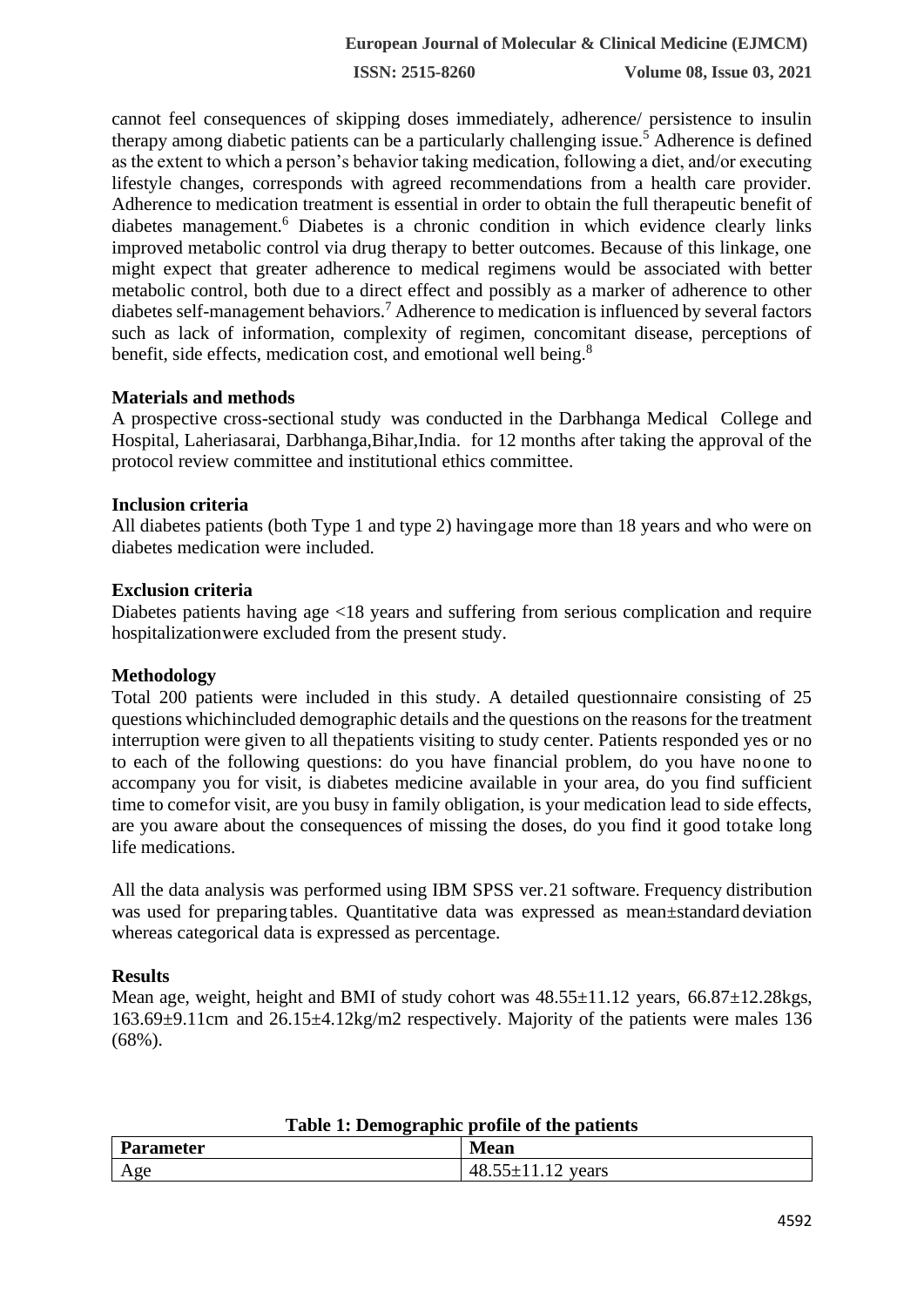**ISSN: 2515-8260 Volume 08, Issue 03, 2021**

| Weight     | $66.87 \pm 12.28$ kgs         |
|------------|-------------------------------|
| Height     | $163.69 \pm 9.11$ cm          |
| <b>BMI</b> | $26.15 \pm 4.12 \text{kg/m2}$ |

#### **Table 2: Gender distribution**

| Gender | <b>Number</b> | Percentage    |
|--------|---------------|---------------|
| Male   | 136           | 68            |
| Female | 64            | $\sim$<br>ے ر |

#### **Table 3: Type of diabetes**

| <b>Type of diabetes</b> | <b>Number of patients</b> | <b>Percentage</b> |
|-------------------------|---------------------------|-------------------|
| T <sub>2</sub> DM       | 196                       | 98                |
| T1DM                    |                           |                   |

Of the 200 patients, majority were T2DM patients 196 (98%) followed by T1DM 4 (2%). Only 30 (15%) patients had family history of diabetes. Majority of the patients were illiterate 50 (25%) followed by 40 (20%)patients who were graduate. Majority of the patients weremarried 194 (97%), were businessman 50 (25%) andhad monthly income between 5001 to15000 rupees 40(20%).

Majority of the patients were on oral antidiabeticmedications 150 (75%) followed by Ayurvedic plus OralAntidiabetic medication 40 (20%). Only, 10(5%) patients were on insulins.

In present study majority of the patients were off thetreatment since 1-5 months 160(80%) followed by 20(10%) patients who were off the treatment since 6-10 months

|                                                    | o            |            |
|----------------------------------------------------|--------------|------------|
| Response (patients who had "Yes")                  | Number<br>of | Percentage |
|                                                    | patients     |            |
| Financial problem                                  | 120          | 60         |
| No one to accompany for visit                      | 54           | 27         |
| Non availability of medicines inhis area           | 38           | 19         |
|                                                    |              |            |
| Lack of time to come for visit                     | 84           | 42         |
| Busy in family obligation                          | 42           | 21         |
| Shifted to alternative treatment                   | 70           | 35         |
| Side effects of medication                         | 132          | 66         |
| Not aware of the consequences of missing the doses | 140          | 70         |
|                                                    |              |            |
| Long life medication period                        | 146          | 73         |
| Lack of awareness to takemedication                | 128          | 64         |
|                                                    |              |            |

| Table 4: Factors responsible for the treatment interruptions among diabetes patients |  |  |  |
|--------------------------------------------------------------------------------------|--|--|--|
|                                                                                      |  |  |  |

Most common response for the treatment interruption was long life medication period (73%) followed by the fact that majority were not aware of the consequences of missing the doses (70%), 66% due to the side effect of the medication and 60% had financial problem.

#### **Discussion**

Medication adherence is the important element of self- management for patients with diabetes mellitus.<sup>9</sup> Uncontrolled hyperglycemia can result in micro- and macrovascular complications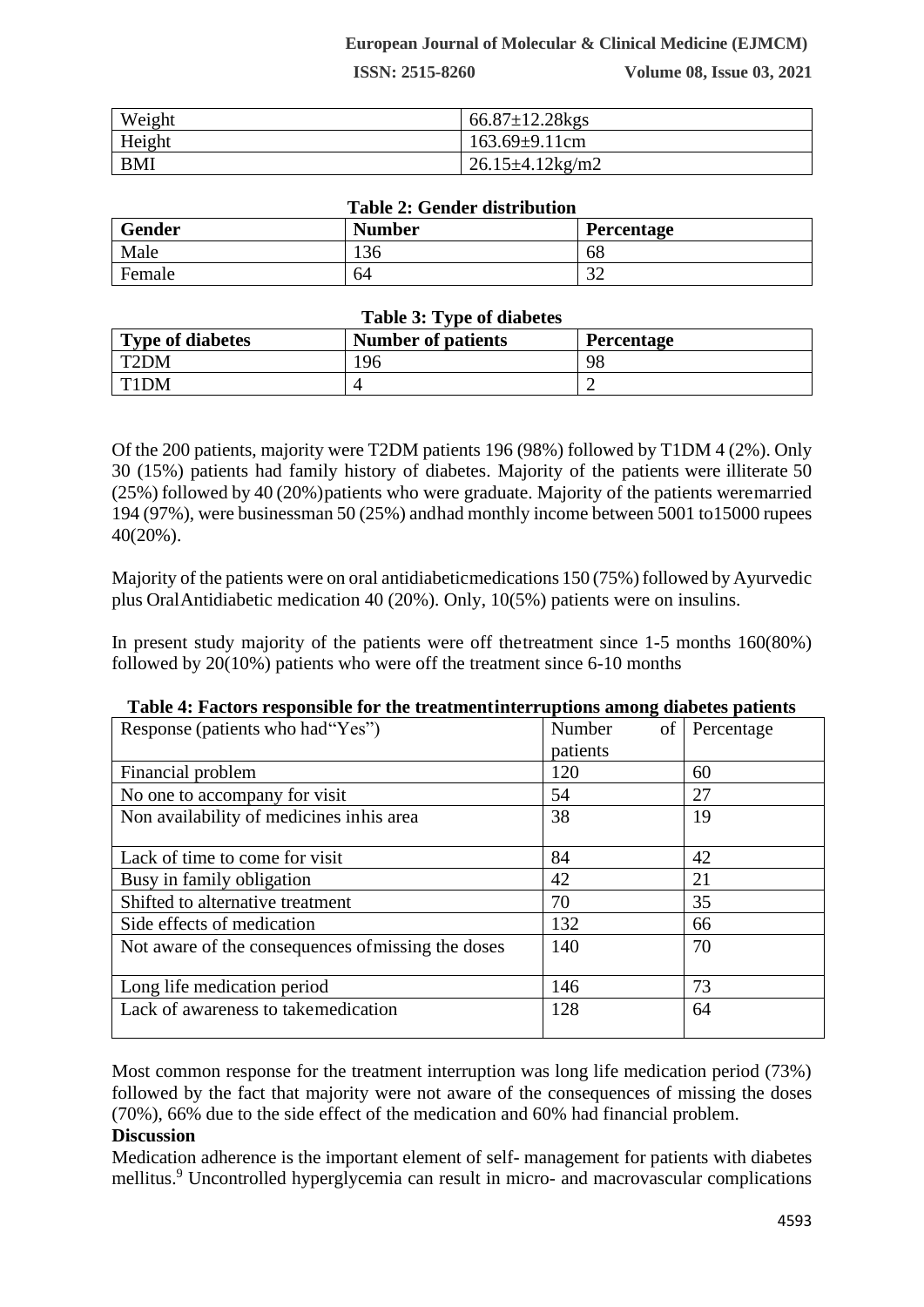such as retinopathy, nephropathy, neuropathy and associated cardiovascular diseases. For achieving a good glycemic control in diabetes patients, a right treatment and its strict adherence is very important. $10$ 

Present study has shown that mean age of study cohort was  $48.55 \pm 11.12$  years which is in agreement to Ascher- Svanum et al, which included 74,399 individuals where mean age of patient was  $51.0$  years (SD 9.0) years.<sup>11</sup>

In present study authors observed male preponderance (68%) among diabetes patients which is hand in hand with the study done by Ascher-Svanum et al, where more than half of the enrolled diabetes patients were males(54%). Contrary to present study Awodele et al, reported female preponderance. $11,12$ 

Previous studies have highlighted the cost of medication as the main influencing factor for the non- adherence to their medication (Table 4). Mojtabai et al, also reported that 7% of the patients were finding difficulties in purchasing medication due to the cost.<sup>13</sup> Awodele et al, also reported that more than half of the patients found their medication unaffordable.<sup>12</sup> These findings are in agreementto the present study findings were more than half 60% of the patients responded to have financial problem because of that they were finding difficulty in purchasing diabetic medication. In entered study, financial difficulties were one of the key factor influencing the non-adherence among diabetes patients. $^{14}$ 

It is also evident from the present study majority of the patients had monthly income between 5001 to 15000 rupees 40(20%). Therefore the possibility of treatment interruption is high due to the cost of medication because of financial problem. In present study Majority of the patients were illiterate 50 (25%) followed by 40 (20%)patients who were graduate. This shows a low level of skills in the study population. Due to that the possibility of gettingan employment is less when the qualification is low. The significance of lower income among the study cohort is thereason for not sustaining the cost of diabetes medication.

In present study lack of awareness to take medication was another reason for the treatment interruption which may bedue to the forgetfulness to take the medicine on time. In agreement to this study done by Lawton et al, who found that non-adherence was more related to patient forgetfulness than to specific concerns about medications or interaction with the physicians.<sup>15</sup> Support from family play a crucial role in diabetes management. Family members function as counselors encouraging diet and exercise behaviors. Family membersfacilitate adherence with medication, and altogetherhelping patients to win with diabetes.<sup>16</sup> In present study more than a quarter patients responded that they missed the visit to the physician as there was no one to accompany them. In previous study by Awodele et al, who also reported that taking medicine alone was the one of therisk factor for the poor adherence among the diabetes patients.<sup>12</sup> Out of 200, 140(70%) majority of the patients in present study were not aware ofthe consequences of missing the doses this may be due to the higher illiteracy rates among the study population. Education is the key component for the management of diabetes. Previous studies have also highlighted the importance of need of information related to consequences of missing the dose.<sup>12</sup> Hence it is very important to inform the patients about their disease and medication. It is also important to educate the personaccompanying the patients regarding the information on missing the dose. However few previous studies which have found no relation of education on improving self- management skills and psychosocial competencies in diabetes patients.<sup>14,18</sup> Risk factors for poor adherence can be distinguished as unmodifiable factors such as age and sex and factors suchas education, financial difficulties and presence ofprofessional activity can be hardly modified in contest to medical relationship. There are some modifiable risk factors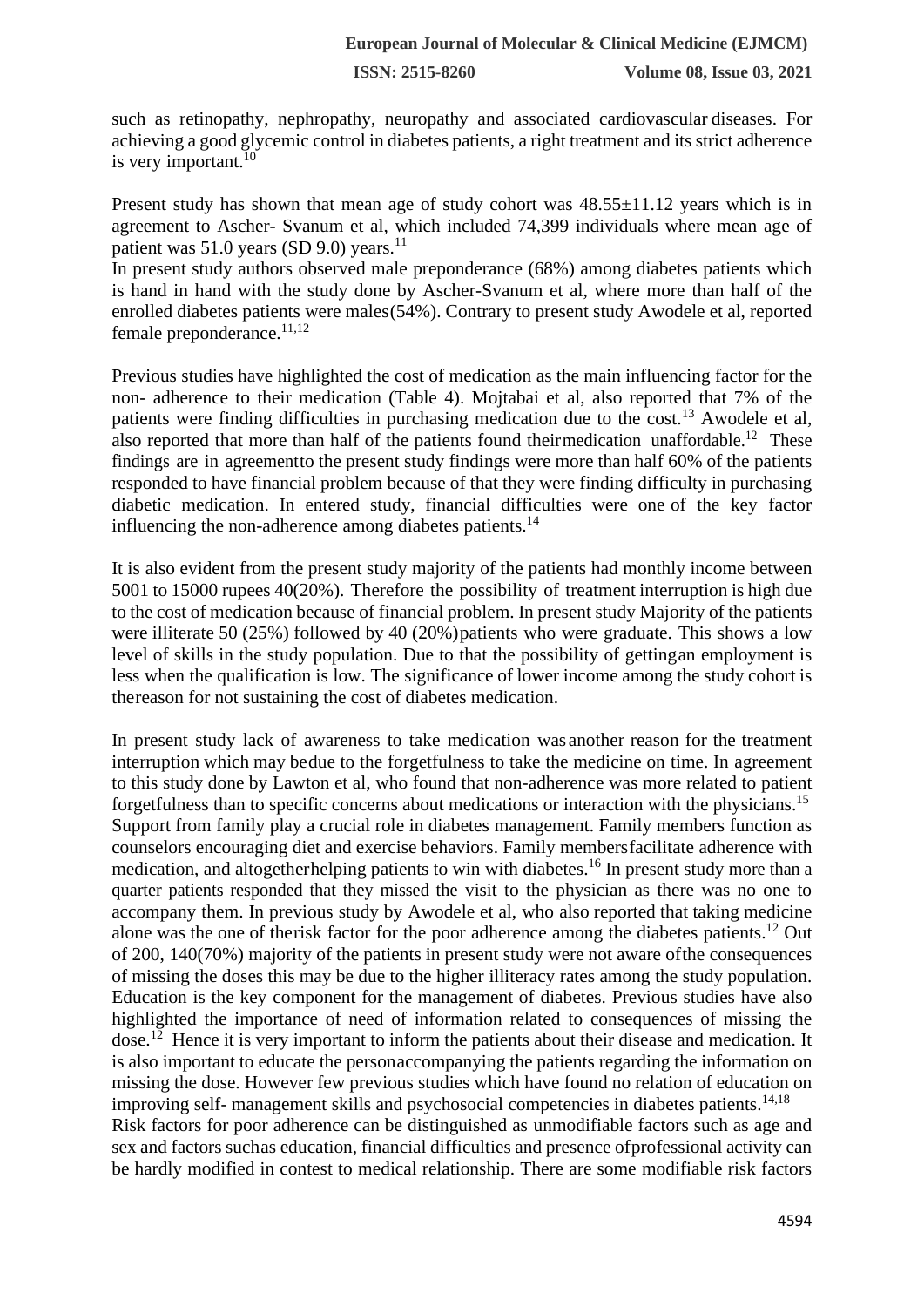**ISSN: 2515-8260 Volume 08, Issue 03, 2021**

such as family support, lack of information relatedto medication, and poor acceptability of medical recommendations on which treating physician could focusmore in order to improve the medications adherence and in result could improve the glycaemic control.

Present study had few limitations; one was the use of self-reported data on the risk factors of treatment interruptionsor medication adherence. However, majority of the previous studies have used self-reported questionnaires asthey are low in cost and time expenditure. Selfreported questionnaires are also appropriate for the large population based sample. Previous report have also found the self- reported questionnaires provide a reasonably accurate estimate of adherence among the diabetes patients.<sup>19</sup> Lastlythis was a cross sectional study because of that authors can-not apply the present study findings to large population. However a large randomized control trial is required to provide the strength to present study findings.

#### **Conclusion**

For effective diabetes management medication adherence plays a very important role. Authors found a low level of medication adherence among the study population. These findings highlight the importance of improving the physicians approach on the modifiable risk factors onindividual basis. However, it is the patients and theirfamily who play a vital role in the diabetes management. It is very important to develop knowledge and appropriateskills by the patients; also behavioral change is very important. To conclude it is very important to identify thepatients with poor adherence in order to improve the factors responsible. By improving the risk factors for the poor adherence on individual basis better outcome can be obtained in terms of better glycemic control among the diabetes patients.

### **References**

- 1. Khardori R, Griffing TG. Essentials of Type 2 Diabetes Mellitus and Its Adherence. J Anal Bioanal Tech. 2014;12(6):1-3.
- 2. Riaz M, Basit A, Fawwad A, Yakoob M, Rizvi ZA. Factors associated with non-adherence to Insulin in patients with Type-1 diabetes. Pak J Med Sci. 2014;30(2):233-9.
- 3. Royle R, Walsh M, Smeltzer Y, Bare M. A Study on Type I and Type II Diabetes Mellitus. BioMed Research International. 2006;48(6):1-9.
- 4. Kempin C M. Adherence to Diabetic Medication. D and E. 2017;22(2):1-5.
- 5. Riaz M, Bukhsh A, Iqbal HM. Ali R, Baig MA, Khalid M. Factors Affecting the Compliance with Insulin use in Diabetic Patients of Teriary Care Hospitals of Lahore. Pharm Sci and Res. 2014; 6(4):191-4.
- 6. He X, Chen L, Wang K, Wu H, Wu J. Insulin adherence and persistence among Chinese patients with type 2 diabetes: a retrospective database analysis. doi. org. 2017;11(1):237- 45.
- 7. Raut MS, Balasubramanian J, Anjana RM, Unnikrishnan R, Mohan V. Adherence to insulin therapy at a tertiary care diabetes center in South India. Journal of Diabetology. 2014;1(4):1-5.
- 8. Baghianimoghadam, Mohammad H, Afkhami-Ardekani M. Effect of Education on Improvement of Quality of Life by SF-20 in Type 2 Diabetic Patients. MiddleEast Journal of Scientific Research. 2008;3(2):67-72
- 9. Van Bruggen R, Gorter K, Stolk RP, Zuithoff P, Klungel OH et al. Refill adherence and polypharmacy among patients with type 2 diabetes ingeneral practice. Pharmacoepidemiol Drug Saf.2009;18(11):983-91.
- 10. Pollack MF, Purayidathil FW, Bolge SC, Williams SA. Patient-reported tolerability issues with oral antidiabetic agents: Associations with adherence; treatment satisfaction and health-related quality of life. Diabetes Res Clin Pract. 2010;87(2):204-10.